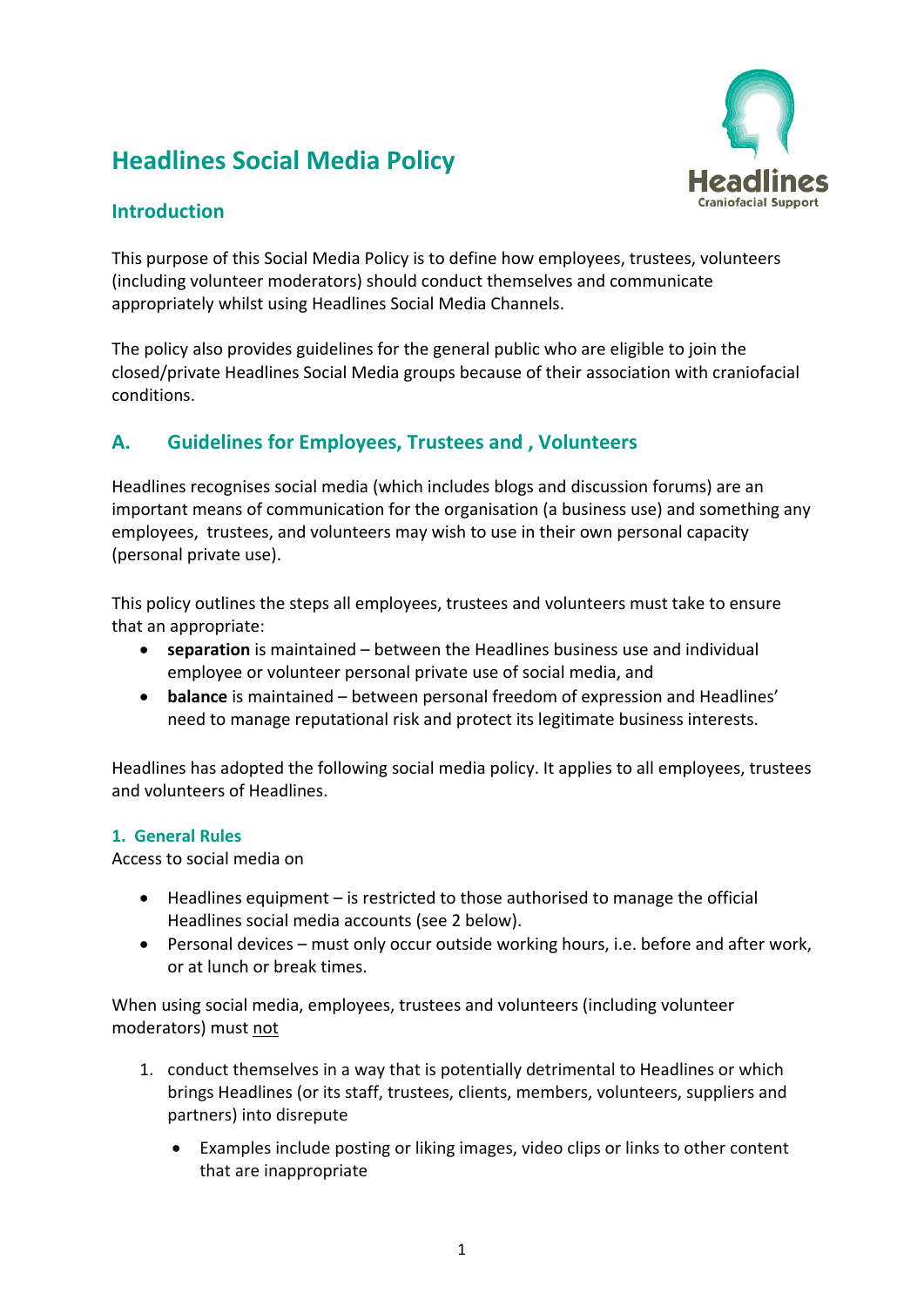- 2. make any derogatory, offensive, discriminatory, untrue, negative, critical or defamatory comments about Headlines, its staff, trustees, clients, members, volunteers, suppliers and partners
	- This includes any information which may enable someone to identify or recognise someone else, or attempt to identify someone else
- 3. make any comments that could constitute unlawful discrimination, harassment or bullying contrary to the Equality Act 2010 or post any images or video clips that are discriminatory or which may constitute unlawful harassment or bullying
- 4. allow their engagement with social media to harm working relationships with or between staff, trustees, clients, members, volunteers, suppliers and partners
	- Examples include publicly criticising or arguing with such persons
- 5. use social media as a method of sharing (for work purposes) or otherwise disclosing personal information about staff, trustees, clients, members, volunteers, suppliers and partners
	- This includes any information which may enable someone to identify or recognise someone else, or attempt to identify someone else
- 6. disclose any trade secrets or confidential, proprietary or sensitive information belonging to Headlines, its staff, trustees, clients, members, volunteers, suppliers and partners
	- Examples include information about Headlines' work, products and services, proposed bids, business plans or staff morale, or
- 7. maintain the publication of any content that breaches this policy if asked to withdraw publication by Headlines.

### **2. Headlines official social media accounts**

The following people will manage Headlines' official social media accounts - Charity Director, Charity Administrator, Trustees and Volunteer Moderators.

These individuals will follow the General Posting Rules given in section B below. Further to these rules individuals must ensure they

- Secure any required copyright or consent in order to publish information and/or images; and
- Check information and data contained in a post before publication, to reduce the risk of accidental disclosure of inappropriate or business sensitive information.

All requests to publish information via social media for Headlines purposes must be made to the relevant individuals outlined above.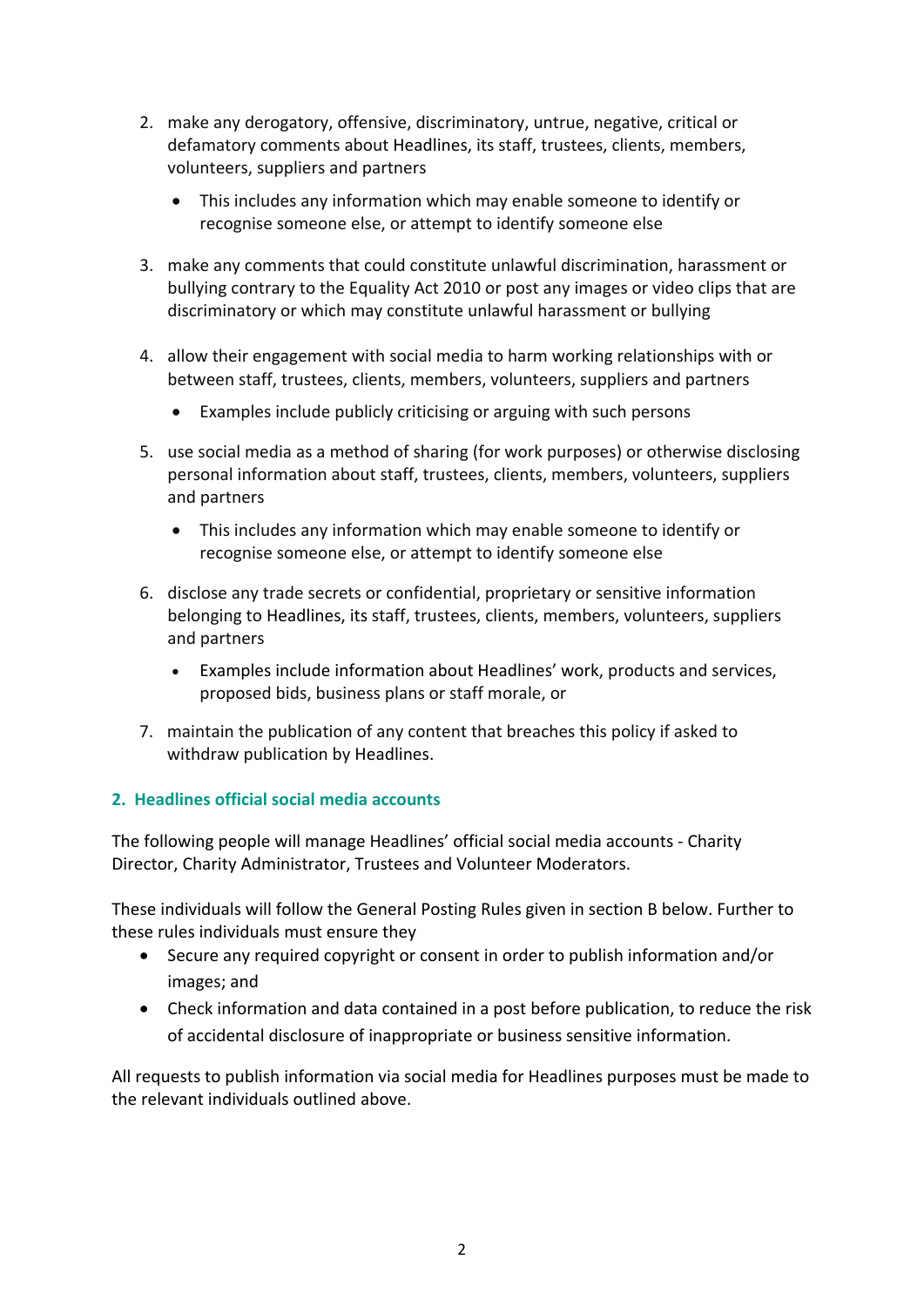Headlines operates the following social media channels:

| Facebook       |                                                   |
|----------------|---------------------------------------------------|
|                | Charity Page @headlinescraniofacialsupport        |
|                | Closed Group @headlinescraniofacialsupportuk      |
|                | Secret Group @headlinescraniofacialsupportprivate |
| Instagram      | @headlinescranio                                  |
| <b>Twitter</b> | @HeadlinesCranio                                  |

The **Facebook closed group** is open to people who can demonstrate that they have a genuine interest in craniosynostosis and rare craniofacial conditions, i.e., a parent or carer of a person with craniosynostosis or health professional working in the field of craniofacial care.

The **Facebook secret group** is open to people who can demonstrate that they have a genuine interest in craniosynostosis and rare craniofacial conditions, i.e., a parent or carer of a person with craniosynostosis and who are full members of Headlines. To join the secret group they must provide their name and the email address for which they are registered with Facebook to the Charity Administrator who will check they are members of Headlines before adding them to the group.

The **Instagram group** is open to people who can demonstrate that have a genuine interest in craniosynostosis and rare craniofacial conditions, i.e., a parent or carer of a person with craniosynostosis.

The **Twitter account** is available to all people who have an interest in the work of Headlines

#### **3. Personal private use of social media**

Employees, trustees and volunteers wishing to use social media in a personal private capacity (i) outside the workplace (ii) outside of work time (iii) on their personal device(s) and/or (iv) from their own personal social media accounts should note:

- While they are not acting on behalf of Headlines in such circumstances, their conduct online can still cause harm to Headlines if they are recognised online as being an employee, trustee or volunteer
- There remains the possibility of disciplinary action if the terms of this policy are not met.

#### **4. Protecting employee personal information**

Employees, trustees and volunteers must be aware of their own personal online security when using social media.

All individuals listed above should take appropriate steps to reduce the risk of:

- **identity theft** by using any available privacy settings to ensure that access to their account is limited; and
- **their other online accounts being compromised** by not posting passwords, or any personal information that has been used as a password (or part of a password) such as birthdays, place of birth, names of spouse, children and/or pets. And not using work or personal passwords for work-related accounts and vice versa.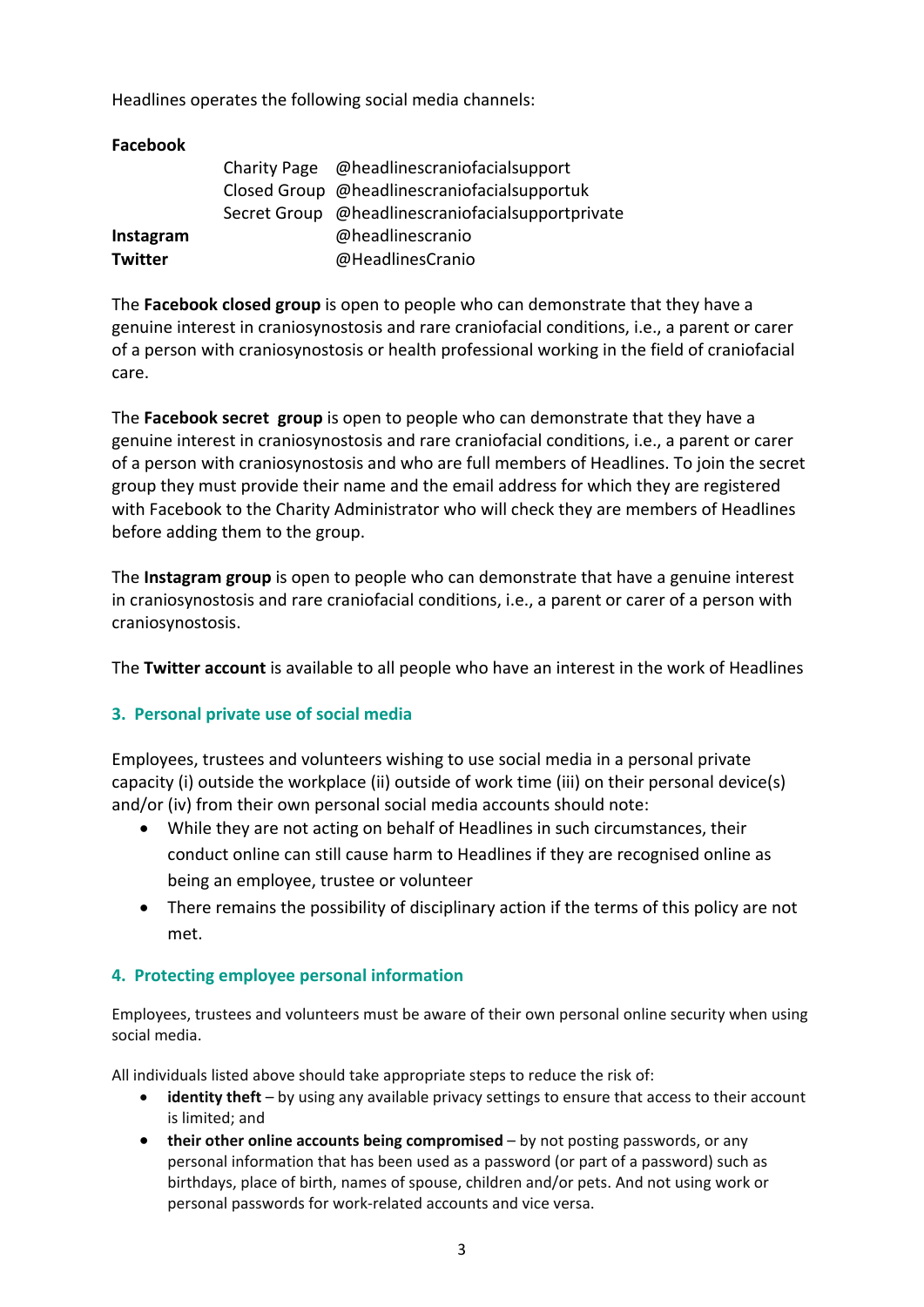# **B General Posting Rules for all users of the Headlines Facebook and Instagram pages**

These rules also appear on the Headlines' Social Media pages:

Please remember that your post may appear on the newsfeed of every group member. To ensure posts remain relevant and topical, we would ask that in general you only post if you are:

- $\triangleright$  Asking a question about craniosynostosis and rare craniofacial conditions
- $\triangleright$  Asking for emotional support or good wishes from the community
- $\triangleright$  Posting a photo or talking about you/your child's progress
- $\triangleright$  Inviting group members to relevant events (please contact Headlines if you wish to advertise an event on the Headlines website or advertise related services to the group)

Not all relevant posts will fit into these categories, but if yours does not then please consider whether you would like every member of the group to see your post and if you think they will appreciate its content.

#### **a. Other important things to bear in mind:**

- 1. **Personal Protection** DO NOT post personal details such as your address, phone number, email address, etc. If you wish to share these with a member, please message them privately. While we do our best to ensure that everyone in these groups has a genuine connection to craniosynostosis, these groups are still available to the general public and we cannot be responsible for others seeing and using your information. The moderation team may remove this content for your own safety. This also applies to members wishing to meet each other in person outside of Headlines gatherings – this is a personal decision which you must make carefully, and for which Headlines cannot be held responsible.
- 2. **Respecting Privacy of Others** DO NOT post other people's personal details or photos unless they have given you explicit permission. This also goes for posting, sharing or discussing things from the group on your personal wall/timeline where people outside the group can see.
- 3. **Posting Links** These must only be to relevant content such as blogs/websites about craniosynostosis or relevant syndromes, events, or Headlines-specific merchandise. Any links which do not appear to be relevant will be removed.
- 4. **Sensitive Topics** –We understand that members will occasionally want to vent about sensitive or emotional topics, and that these posts may appear to be inflammatory. If someone is clearly in need of emotional support, please try to put your own feelings and opinions on the matter to one side and focus on providing them with the support they need instead of starting a discussion. If these posts get out of hand we will delete comments or the post.